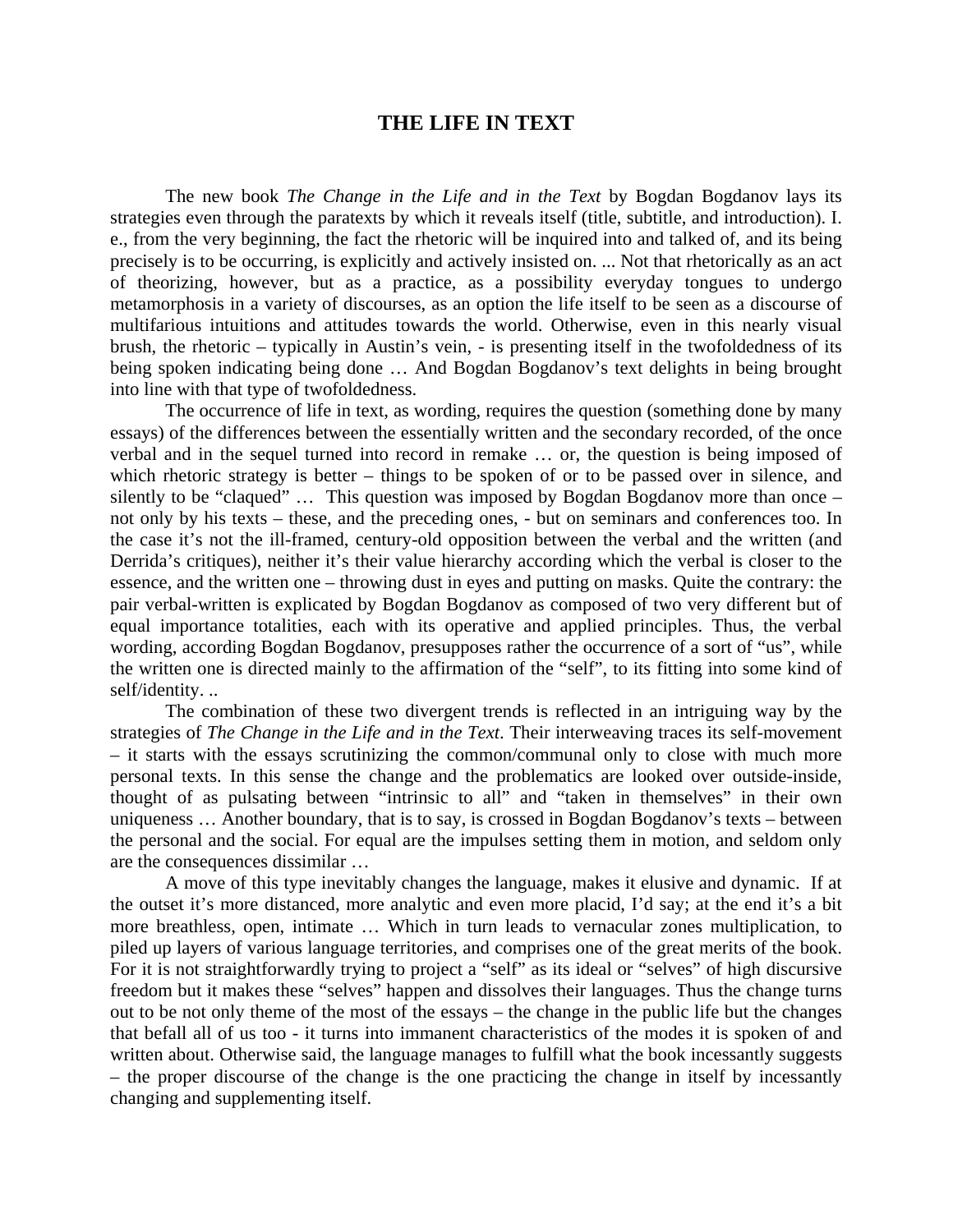Whence is the occurrence of this language located; whence is it spoken to us? And how is it doing it? Which are, formulated in another way, Bogdan Bogdanov's discourse premises? Antiquity, I'd say. Plato's wording, Plato's passion to the live dialogue, to the oneness attained through bringing together multiple points of view. In general - ancient Greek vision on the vitality of the being, on its aptitude for self-expression. These premises, I guess, trail along after themselves juxtapositions, done by Bogdan Bogdanov with ease, with skill in setting the ancient against the contemporary, and by straining them, to reveal the constant, the typology … Not that Bogdan Bogdanov's language blacks out the unique: just the opposite – the final texts of the book are its genuine apology; what's more, Bogdan Bogdanov is adept in nuancing, in building up layers after layers, in shading, in explicating how behind the unique, the general gaps; in trying out their comparability, consistency … Quite naturally, therefore, questions are generated by his texts as follows: what am I; what in me is mine and what – assumed; what is the world I live in; does it differ from the one of my contemporaries born somewhere else; and from the one of the past? … What was their world, what were the past worlds? And what do all of them share – worlds and people which were in the past, which are at the present? Which are the constant cultural particularities we can rely on? And what is the actuality in itself? Extract out of the constant? A layout in it? Or in the unique? Or a sort of a hybrid of all these ..

Of course, the actuality in Bogdan Bogdanov's essays has its specific "name" – in the context, as it has already been mentioned, of the concentration around the modus a change (in the case "the openness" to the democracy) is going through – by the society and by the individual. Though it's among the merits of the book too, Bogdan Bogdanov does not discriminate this change from the others, the inevitably occurring ones with every human being notwithstanding the time and the place we live in – here I envision the changes related to the body, the age, the status …

Awareness of these changes by each and everyone could make us understand that the "self" is not something close and constant but a dynamic openness. I. e. it could make us comprehend "the adaptable identity" as presumably intrinsic to us. (Bogdan Bogdanov's texts problematize stereotype notions – either romantic of the man as a close structure and the society as alien, hostile, and resisting; either psychoanalytic of a person as a product of a mythic family drama that from a moment onwards predestined one's life plot.) For it is constituted by the virtue of the interexchange, of interexplication of the personal and the social, and it is laid as a free linkage of occurrences that "write" a multitude of multifarious narratives … The layered "self" grows on the compilation of these narratives, on their interpenetration.

The matter in hand is to assume all these as normally given. Assumption that to a large extent would enhance the so-called social changes, would enhance the transition to the modern, open communication too. For democracy, as Riceur asserts, is a sphere of experiment. That is to say – of a denial of the ready-made formulae, of deviation and of search of optimal solutions for concrete situations. Otherwise, either it is a sphere, a condition, you can't achieve, but a condition you have constantly and persevering to strive for in the surmount fatigue of the incessant motion and search.

However, the personal and the social dynamics often are misbalanced; they are somehow asymmetrical, split, and this is finely sensed in Bogdan Bogdanov's book. Personal time – as it explicates, - always moves quicker and in a bit different direction than the political and the cultural one. They are always lagging behind, suspended … And the gap between them grows, oppresses the person, dispirits it, and shakes its trust in the necessity the open/dynamic existence to be practiced. Meanwhile - the book goes on, - again it is the gap that drives the individuals to